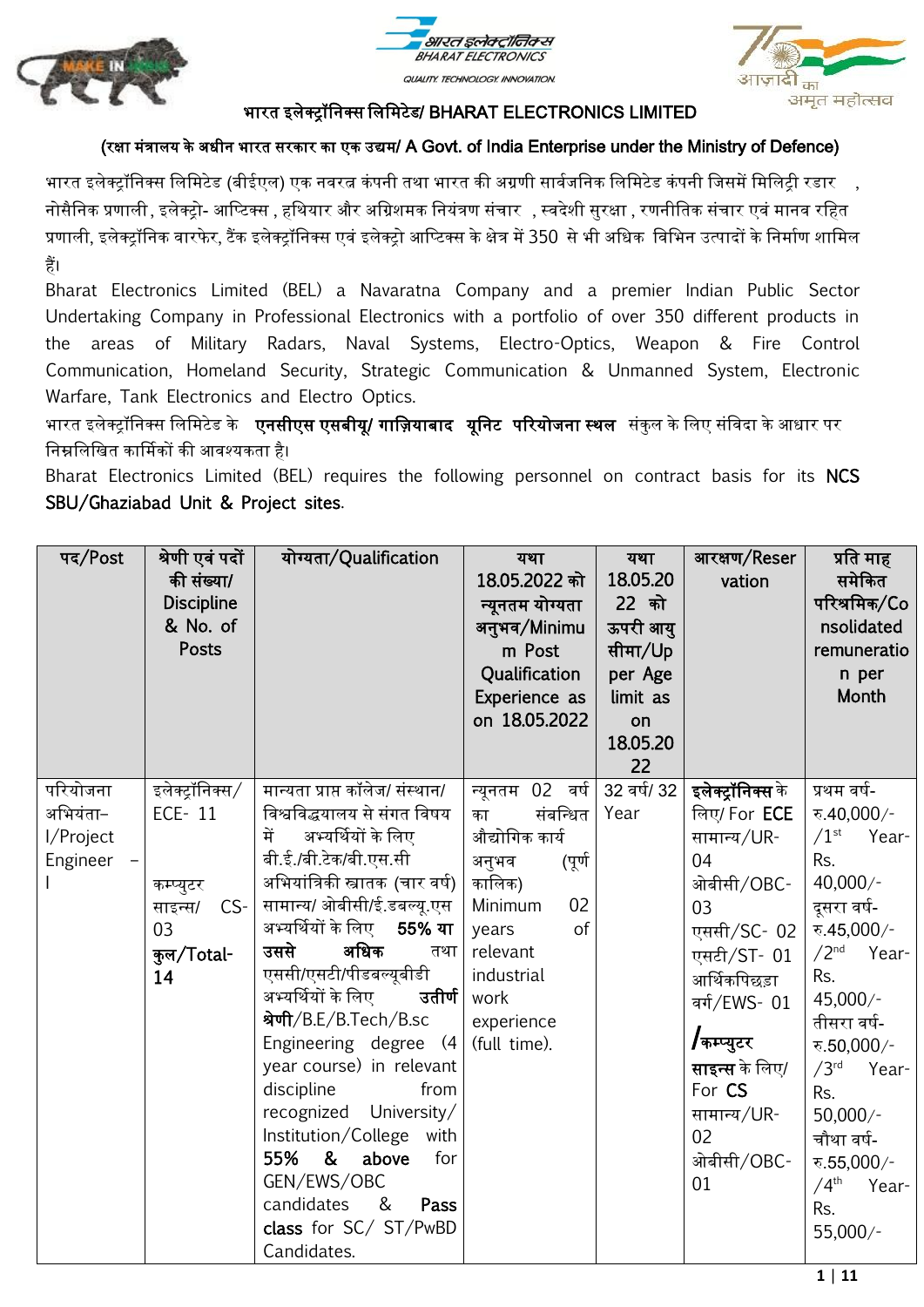### 1.0 ननयुनि शते तथा भत्ता/ TERMS OF ENGAGEMENT & ALLOWANCE:

i.) परियोजना अभियंता-I/Project Engineers – I: परियोजना अभियंता की प्रांरम्भिक नियक्ति 03 वर्षो की अवधि के लिए होगी जो परियोजना की आवश्यकता तथा व्यक्तिगत निष्पादन के आधार पर आगे 01 वर्ष अवधि के लिए (अधिकतम 04 वर्षो की अवधि) बढ़ाई जा सकती है। अभ्यर्थी को प्रथम , दसरी एवं तीसरी वर्ष के लिए क्रमशरु.40,000/-रु.45,000/- एवं रु.50 ,000/- प्रनत माह समेककत पररश्रनमक भुगतान ककया जाएगा। संनवदा के विस्तार के संदर्भ में, उन्हें चतुर्थ वर्ष के लिए रु.55,000/- प्रति माह परिश्रमिक भुगतान किया जाएगा। Project Engineers will be engaged for an initial period of 03 years which may be extended upto 1 year (maximum tenure of 04 years, based on project requirement & individual performance). Candidates will be paid a consolidated remuneration of Rs. 40,000/- per month for the  $1<sup>st</sup>$  year, Rs. 45,000/- per month for  $2<sup>nd</sup>$  year, Rs. 50,000/per month for  $3<sup>rd</sup>$  year and in the event of extension of contract, the remuneration shall be Rs.  $55,000/-$  per month for  $4<sup>th</sup>$  year.

सूचित पारिश्रमिक के अतिरिक्त, चिकित्सा बीमा प्रीमियम, पोशाक भत्ता, सिलाई प्रभार, फुटवेयर भत्ता आदि जैसे खर्चो के लिए प्रति वर्ष रु.12,000/- की समेकित राशि का भगतान किया जाएगा।

In addition to the remuneration indicated above, a consolidated amount of Rs. 12,000/- per year will be paid towards expenses like medical insurance premium, attire allowance, stitching charges, footwear allowance, etc.

#### 2.0 यथा 18.05.2022 को ऊपरी आयु सीमा/Upper Age limit as on 18.05.2022:

परियोजना अभियंता-I/Project Engineer – I: आयु सीमा सामान्य तथा ईडबल्यूएस अभ्यर्थियों के लिए 32 वर्ष से अधिक नहीं होना चाहिए।

The age limit should be not more than 32 years for General & EWS candidates.

i.) ऊपरी आयु सीमा में एससी/एसटी अभ्यर्थी के लिए 05 वर्ष और ओबीसी के लिए 03 वर्ष की छूट रहेगी। अभ्यर्थी पीडबल्यूडीडी वर्ग जिन्हें न्युनतम 40% की अक्षमता है , को ऊपर उल्लेखित वर्गो की लागू छूट के अतिरिक्त 10 वर्ष की अधिक छूट दी जाएगी।

The upper age limit will be relaxable for OBC candidates by 03 years and SC/ST candidates by 05 years. For candidates belonging to PwBD category having minimum 40% disability or more will get 10 years' relaxation in addition to the relaxation applicable to the categories mentioned above.

# ii.) जन्म तिथि साक्ष्य के रूप में एसएसएलसी/एसएससी/आईएससी अंक पत्र या अन्य वैध दस्तावेज़ पर विचार किया जाएगा।

SSLC/SSC/ISC mark card and any other valid document will be considered as proof of date of birth.

### कृ पया ध्यान दे/Please Note:

- i.) अायु में छूट अपेक्षित करने वाले उम्मीदवारों को आवेदन के साथ आवश्यक प्रमाण पत्र की प्रति संलग्र करना चाहिए तथा चयन होने के मामले में अथवा जांच की प्रकक्रया के ककसी भी आगामी के चरणों में मूल प्रमाण पत्र प्रस्तुत करना होगा। Candidates seeking age relaxation will be required to attach copy of necessary certificate along with application and submit in original in case of selection or provide at any subsequent stage of the process for verification.
- ii.) ईडबल्यूएस/जाति/अक्षमता प्रमाण पत्र अनिवार्य रूप से बीईएल वेबसाइट पर उपलब्ध प्रारूप में होना चाहिए अन्यथा: अभ्यर्थी को सामान्य वर्ग के तहत विचार किया जाएगा। बर्शते वे सामान्य अभ्यर्थी के सभी अन्य निर्धारित मापदंड को पूरा करता है।

The EWS/Caste/Disability Certificate should be strictly in the format available on the BEL website failing which, candidates will be considered under 'un-reserved' category,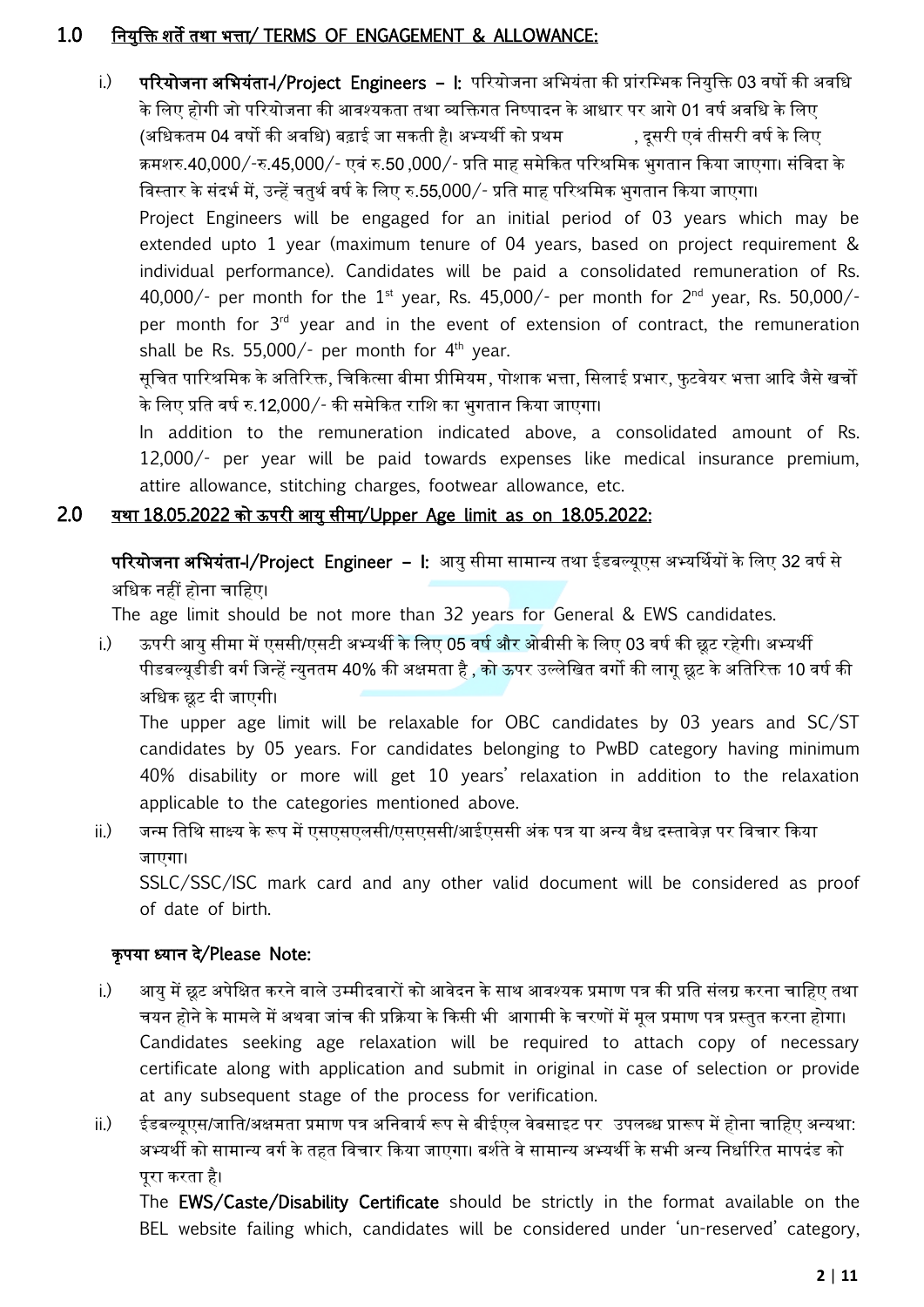provided they are otherwise meeting all other criteria stipulated for un-reserved Candidates.

iii.) यदि अभ्यर्थी का आवेदन निर्धारित आयु सीमा को पूरा नहीं करता है, को बिना किसी पूर्व सूचना अस्वीकर/ रद्द कर कदया जाएगा।

The application of the candidates not meeting the prescribed age criteria will be reject/cancelled without any prior intimation.

iv.) अोबीसी वर्ग से संबंधी अभ्यर्थी को (गैर ववोन्नत वर्ग) दिनांक 18.05.2021 को या उनके बाद जारी प्रमाण पत्र प्रस्तुत करना चानहए।

Candidates belonging to OBC category (Non creamy layer) should produce the certificate issued on or after 18.05.2021 in prescribed format.

### 3.0 शैनक्षक अहवता/ EDUCATIONAL QUALIFICATION:

i.) पररयोजना अनभयंता- I/Project Engineers – I: मान्यता प्राप्त कॉलेज/संस्थान/नवश्वनवद्धयालय से ननम्न इंजिनियरिंग विषयों में बीई/बीटेक/बीएससी अभियांत्रिकी(चार वर्ष) –इलेक्ट्रॉनिक्स/कंम्प्युटर विज्ञान। B.E/B.Tech/B.Sc Engineering(4 years course) from recognised Institute/University/College in the following Engineering disciplines– Electronics/Computer Science.

| विषय/ SUBJECT                       | श्रेणी/ DISCIPLINE                                                                                                                                                                                     |  |
|-------------------------------------|--------------------------------------------------------------------------------------------------------------------------------------------------------------------------------------------------------|--|
| इलेक्ट्रॉनिक्स/Electronics          | इलेक्ट्रॉनिक्स/Electronics<br>इलेक्ट्रॉनिक्स एवं संचार/Electronics & Communication<br>इलेक्ट्रॉनिक्स एवं दूरसंचार/Electronics & Telecommunication<br>संचार/Communication<br>दूरसंचार/Telecommunication |  |
| कंम्प्यूटर विज्ञान/Computer Science | कंम्प्यूटर विज्ञान/Computer Science<br>कंम्प्यूटर विज्ञान एवं अभियांत्रिकी/Computer Science &<br>Engineering<br>कंम्प्यूटर विज्ञान अभियांत्रिकी/Computer_Science_Engineering                           |  |

### कृप्या ध्यान दे/Please Note:

- i.) सूचित सभी पदों के लिए , अभ्यर्थी को एआईसीटीई/यूजीसी द्वारा अनुमोदित कॉलेज/ संस्थान या मान्यता विश्वविद्धयालयसे उत्तीर्ण होना चाहिए। For all the posts indicated, the candidates should have qualified from AICTE/UGC approved college/Institute or recognized University.
- ii.) अभ्यर्मथयों के पास ऊपर उल्लेनखत पदों हेतु आवेदन करने के नलए समान्य/ ओबीसी/ईडबल्यूएस के नलए 55% या उससे अधिक तथा एससी/एसटी/पीडबल्युबीडी के लिए उतीर्ण श्रेणी होना चाहिए। Candidates applying for the above indicated posts should possess 55% and above for General/EWS/OBC and pass class for SC/ST/PwBD.
- iii.) उम्मीदवार को स्नातक-पर्णता के साक्ष्य के रूप में , श्रेणी तथा अंक की प्रतिशतता सूचित करते हुए अनिवार्य रूप से अनंनतम/अंनतम प्रमाण पत्र को संलग्र करना चानहए। Candidates have to compulsorily attach the Provisional/Final Degree Certificate as proof of completion of Degree and indication of Class and percentage of marks.
- iv.) वर्ण श्रेणी अथवा सीजीपीए/डीजीपीए/ओजीपीए के मूल्यांकन प्रणाली का अनुसरण करते हुए किसी भी विश्वविद्धयालय/संस्थान अथवा कॉलेज के मामले में , जो भी लागू हो , अभ्यर्थी को आवेदन के साथ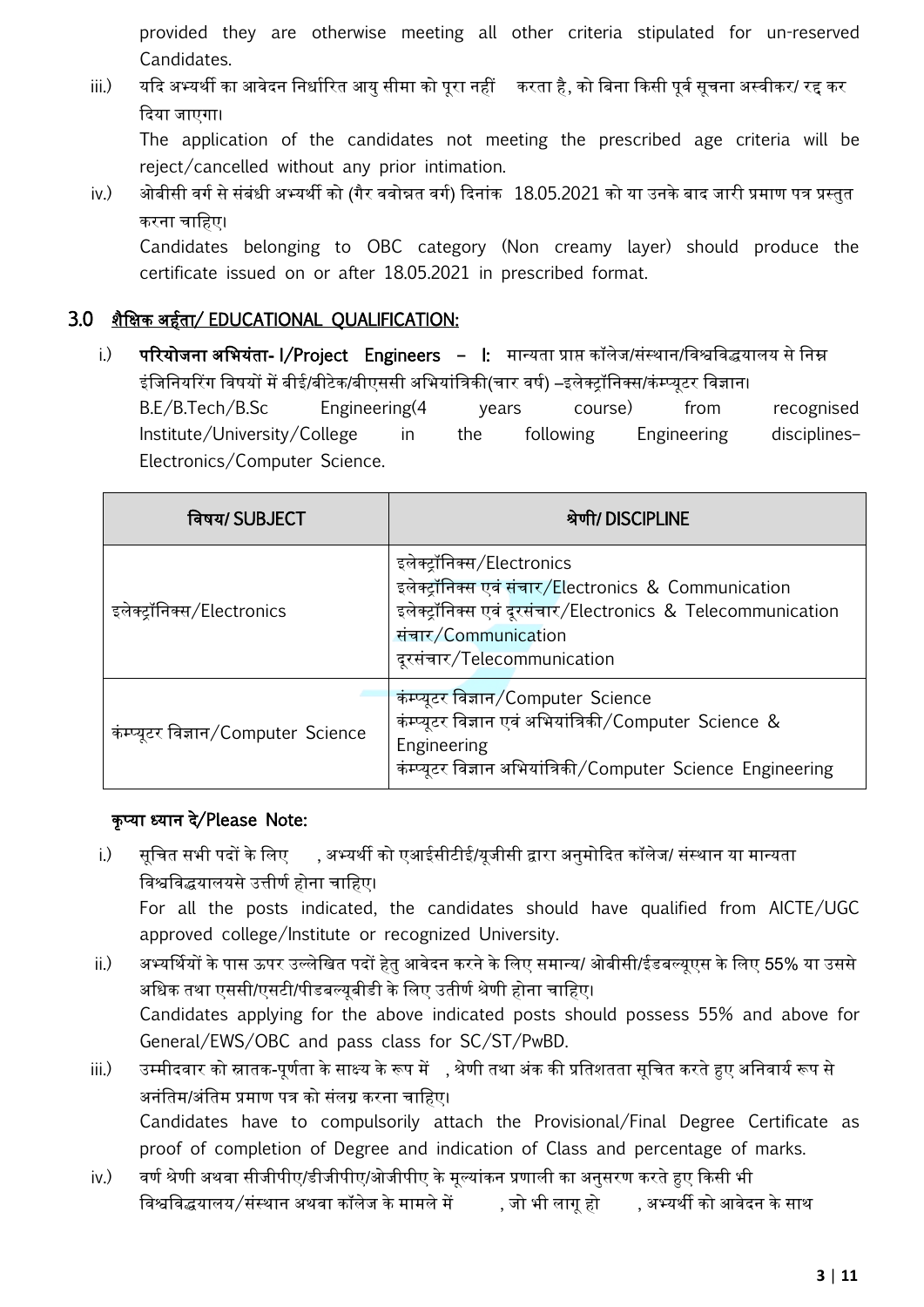नवश्वनवद्धयालय/संस्थान/कॉलेज द्वारा जारी प्रनतशतता प्रमाण पत्र तथा प्राप्त श्रेणी एवं प्रनतशतता को प्रस्तुत करना चानहए।

In case any University/Institution or college is following an evaluation system of CGPA/DGPA/OGPA or letter grade, wherever applicable, it is mandatory for the candidate to submit proof of Percentage (%) issued by university/Institution/College and awarded class along with the degree certificate.

v.) न्यूनतम अवकाश शैक्षिक योग्यता में यथा आवश्यक, अर्हताप्राप्त डिग्री में यदि विशेषज्ञता का उल्लेख नहीं किया जाता है तो अभ्यथी को अपनी नवश्वनवद्धयालय/संस्थान से इस आशय का प्रमाण पत्र प्रस्तुत करना होगा नजसमें अहवताप्राप्त नडग्री में उनकी नवशेषज्ञता का स्पष्टरूप से उल्लेख करना होगा।

In case there is no mention of specialization in the qualifying degree as required in the minimum essential educational qualification, candidates are required to submit a Certificate from their University/Institution/College which indicates their specialization in qualifying degree.

# vi.) उल्लिखित संगत निर्धारित दस्तावेजों के बिना , अभ्यर्थी के आवेदन को पूर्व सूचना न देते हुए रद्द/अस्वीकार कर दिया जाएगा।

Candidate's application without the relevant prescribed documents mentioned will be rejected/ cancelled without any prior intimation.

## 4.0 यथा 18.05.2022 को अहवतोत्तर अनुभव/POST QUALIFICATION EXPERIENCE AS ON 18.05.2022.

i.) परियोजना अभियंता-I/Project Engineer – I: अभ्यर्थी को न्यूनतम "दो वर्ष" संगत औद्योगिक अनुभव होना चानहए।

Candidate should possess minimum 'Two years' of Relevant Industrial Experience.

| श्रेणी/DISCIPLINE   तैनाती का स्थान/ | <b>LOCATION</b>                                                      | औद्योगिक अनुभव/ RELEVANT INDUSTRIAL EXPERIENCE                                                                                                                                                                                                                                                                                                                                                                             |
|--------------------------------------|----------------------------------------------------------------------|----------------------------------------------------------------------------------------------------------------------------------------------------------------------------------------------------------------------------------------------------------------------------------------------------------------------------------------------------------------------------------------------------------------------------|
| <b>Electronics</b>                   | Bengaluru,<br>Memaura,<br>Ambala, Port<br>Blair, Salua &<br>Shillong | Working experience in testing / installation / design /<br>commissioning & maintenance of Hardware systems<br>(High End Servers, Work stations, storage, Network<br>switches & Computer Hardware).<br>Working experience/Knowledge in Operating System<br>(Red Hat Enterprise Linux) and in any of the following:<br>a. Software application porting & Software<br>performance testing.<br>b. Managing IPV4/ IPV6 Network. |
| Computer<br><b>Science</b>           | Shillong<br>&<br>Mumbai                                              | Working experience in Operating System (Linux/RHEL),<br>Software application porting & performance testing.<br>Working experience/Knowledge in any of the following:<br>a. Database (Oracle/MySQL)<br>b. Web server.<br>c. Service Manager (Help desk) / Patch &<br>Configuration / Identification and Access<br>Manager (IDAM) / Antivirus management.<br>d. Managing IPV4/ IPV6 Network.                                 |

## कृ टया ध्यान दे/ Please Note:

i.) औद्योनगकअहवतोत्तर अनुभव रखनेवाले अभ्यथी ही आवेदन करें। Candidate possessing relevant Industrial post qualification experience only needs to apply.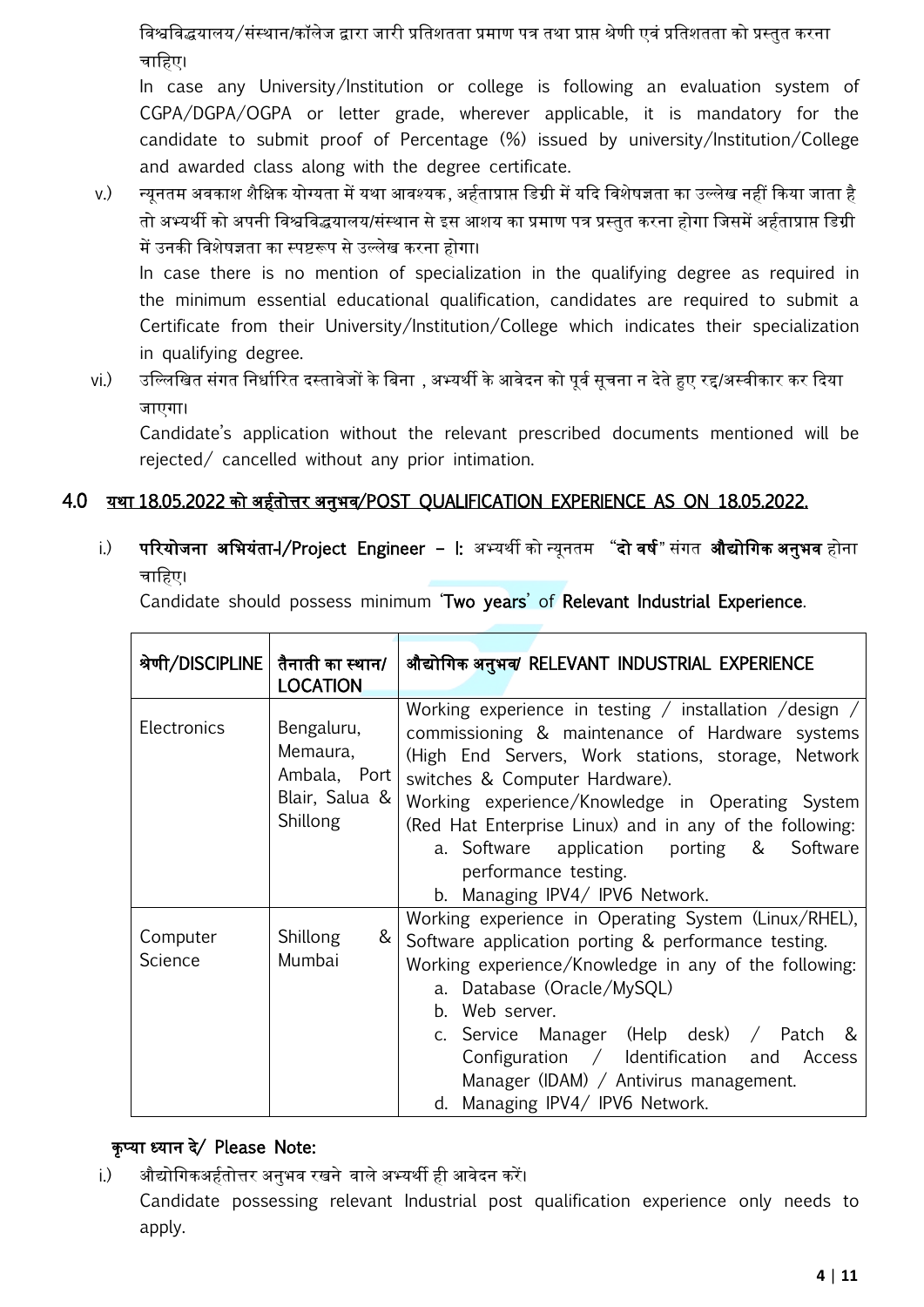- ii.) अकादमी/अद्य।पन/शोध कार्य , लाभ रहित संगठन में अनुभव , प्रशिक्षण प्राप्त/ परियोजना कार्य की नियुक्तियां जो शैक्षणिक पाठ्यक्र्म केहिस्से में आते हैं , को अनुभव के रूप में विचार नहीं किया जाएगा। बीई/बीटेक पुरा करने से पूर्व प्राप्त अनुभव को संगत अहवतोत्तर अनुभव के रूप में नवचार नहीं ककया जाएगा। Academy/Teaching/Research work, experience in non-profit organization, internship/project work placements are part of academic curriculum will not be considered as experience. Work experience prior to completion of B.E/B.Tech will not qualify as relevant Post Qualification Experience.
- iii.) अभ्यर्थी के पास पूर्व नियोक्त। द्वारा जारी अनुभव प्रमाण पत्र/ दस्तावेज उपलब्ध हो ने चाहिए, जिसमें रोजगार तथा धाररत पद स्पष्ट रूप से उल्लेख हो। Candidate should possess experience certificates/documents issued by the previous and present employer clearly indicating period of employment and post held.
- iv.) अौद्योगिकी अनुभव से संबंधी चयन समिति द्वारा लिए गए निर्णय अंतिम होगा। सूचित कार्य अनुभव समर्थन दस्तावेज़ के बिना विचार नहीं किया जाएगा तथा उसे पर्व सूचना न देते हुए अस्वीकार/ रद्द कर दिया जाएगा। The decision of the Selection Committee with respect to industrial experience will be final. Work experience indicated without supporting documents will not be considered and is liable to be reject/cancelled without any prior intimation.

### 5.0 चयन प्रकक्रया/SELECTION PROCEDURE:

i.) अभ्यर्थियों को विज्ञापन में यथा विनिदिर्ष्ट किए गए पात्रता मापदंड को पूरा करना होगा। संगत अर्हता अर्हतोत्तरअनुभव संबंधी पात्रता मापदंड को पूरा करने वाले अभ्यर्थियों को निम्रानुसार महत्व दिया जाएगा। Candidate should meet the eligibility criteria as specified in the advertisement. Candidates who meet the eligible criteria with respect to relevant qualification, Post Qualification experience will be allotted weightage as follows:

| मापदंड/Criteria                                                                        | महत्त्व/Weightage |
|----------------------------------------------------------------------------------------|-------------------|
| संगत डिग्री अर्हता में प्राप्त औसत अंक /Aggregate marks scored in their relevant       | 75%               |
| degree qualification.                                                                  |                   |
| संगत अर्हतोत्तर औद्योगिक अनुभव/Relevant Post Qualification Industrial                  |                   |
| Experience:                                                                            |                   |
| निर्धारित अर्हतोत्तरअनुभव के लिए न्यूनतम 2.5 अंक तथा संगत अनुभव के प्रत्येक अतिरिक्त 6 |                   |
| माह के लिए 1.25 अंक, से अधिक न हो।                                                     | 10%               |
| 2.5 marks for minimum stipulated post qualification experience and                     |                   |
| additional 1.25 marks for every additional 6 months of relevant                        |                   |
| experience, up to maximum of 10 marks.                                                 |                   |
| लघुसूचित अभ्यर्थियों के लिए साक्षात्कार/Interview for Shortlisted candidates.          | 15%               |

ii.) अभ्यर्थियों को **1:5 के अनुपात में, (85 अंकों में से)** उपर्युक्त पात्रता के आधार पर साक्षात्कार के लिए लघुसूचित किया जाएगा।

Candidate will be shortlisted for the interviews based on the above criteria (out of 85 marks), in the ratio of 1:5.

iii.) अभ्यर्थी द्वारा दिए गए ई-मेल आईडी में विडियो आधारित साक्षात्कार संचालन की सूचना भेजी जाएगी। अभ्यर्थी को सूनचत अनुदेशों का अनुपालन करना चानहए। अंनतम चयन का पररणाम बीईएल वेबसाइट पर उपलब्ध ककया जाएगा। Intimation on conducting video based interviews will be sent to E-mail ID provided by the candidate. Candidates are required to comply with the instructions indicated therein. The results of the final selection will be available on BEL website.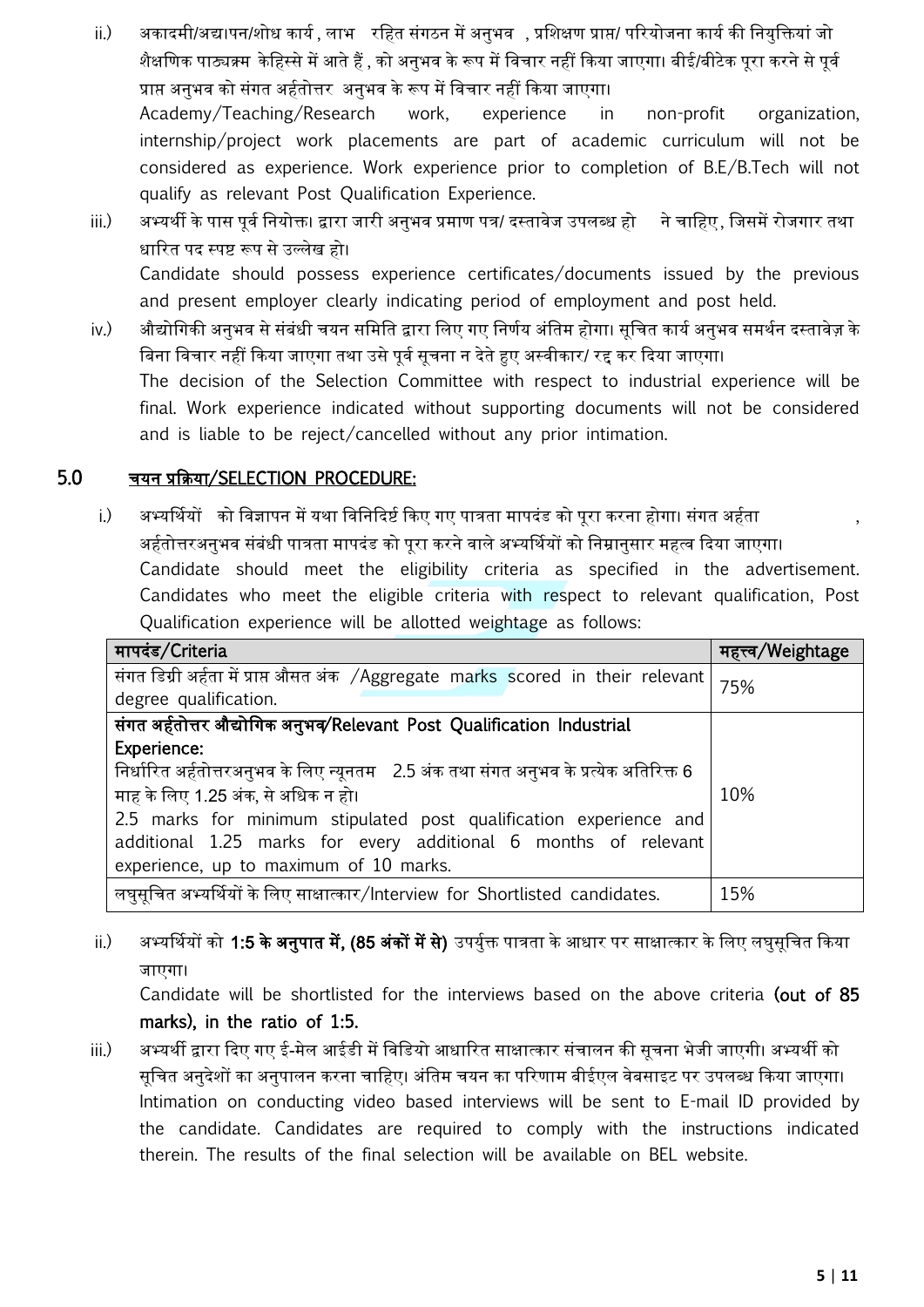#### कृ पया ध्यान दे/Please Note:

i.) अभ्यर्थियों को आवेदन पत्र में जानकारी सही ढंग से भरना और यथा निर्धारित दस्तावेजों को संलग्र करना चाहिए। यदि उल्लिखित जानकारी, समर्थित दस्तावेजों के अनुरूप न होने की स्थिति में पूर्व सुचना न देते हुए आवेदन को अस्वीक्र्त कर कदया जाएगा।

Candidates have to carefully enter the details in the application and attached the documents as prescribed. In case, the details mentioned do not tally with the supporting documents, the candidate application will be rejected without any prior intimation.

### $6.0$  आवेदन कैसे करें/ HOW TO APPLY:

i.) अभ्यर्थी जो विज्ञापन में दिए गए उपरोक्त पदों के लिए आवेदन करने के इच्छुक हैं ,बे विज्ञापन में दिए गए लिं<mark>क</mark> **https://jobapply.in/BEL2022MAYgzb/** पर नक्ट्लक करते हुए आवेदन कर सकते हैं। ऑनलाइन आवेदन करने की अंतिम तिथि01.06.2022 है।

Candidates who are desirous of applying for the above posts indicated in the advertisement may apply online by clicking the link provided against the advertisement and click on **https://jobapply.in/BEL2022MAYgzb/** The last date to submit online application is 01.06.2022.

ii.) अभ्यथी को नवज्ञापन में कदए गए सभी ननदेशों को पढ़ना चानहए तथा प्रस्तुत करने से पहले ऑनलाइन आवेदन में सभी जानकारी को सही ढंग से दर्ज करते हुए जांच करें , क्योंकि आवेदन पत्र प्रस्तुत करने बाद परिवर्तन की अनुमति नहीं दी जाएगी।

Candidates are required to read all the instructions given in the advertisement and enter all information correctly in the online application form and verify the same before submission, as changes shall not be permitted after submission of the application form.

iii.) यदि अभ्यर्थी एक ही पद के लिए एक से अधिक आवेदन करता है तो , जिस आवेदन का बैंक रिसीप्ट जमा किया है केवल उसी पर विचारणीय होगा। आगे , यदि अभ्यर्थी एक ही पद के लिए एक से अधिक आवेदन, बैंक रिसीप्ट के साथ जमा करता है, तो नजस आवेदन पर नवीनतम पंजीकरण संख्या हो उस पर नवचार ककया जाएगा।

In case a candidate submits more than one application for the same post, the application against which bank receipt is deposited shall only be considered. Further, if a candidate submits more than one application with bank receipt for the same post, the application with latest registration number shall only be considered.

iv.) यदि अभ्यर्थी बीईएल में कर्मचारी के रूप में कार्यरत है तो उसे अपने संबंधित एसबीयू/यूनिट मा.सं. को पूर्व सूचना पत्र प्रस्तुत करना होगा।

If candidates are employed in BEL, they shall submit prior intimation to their respective SBU/Unit HR.

v.) अभ्यर्थियों जो बीईएल के किसी भी यनिट में परियोजना अभियंता के रूप में पहले से कार्यरत हैं , को पाश्र्व्र पदों में आवेदन करने के नलए पात्र नहीं है। Candidates who are already working as Project Engineers in one of the Units of BEL

are not eligible to apply to the lateral posts.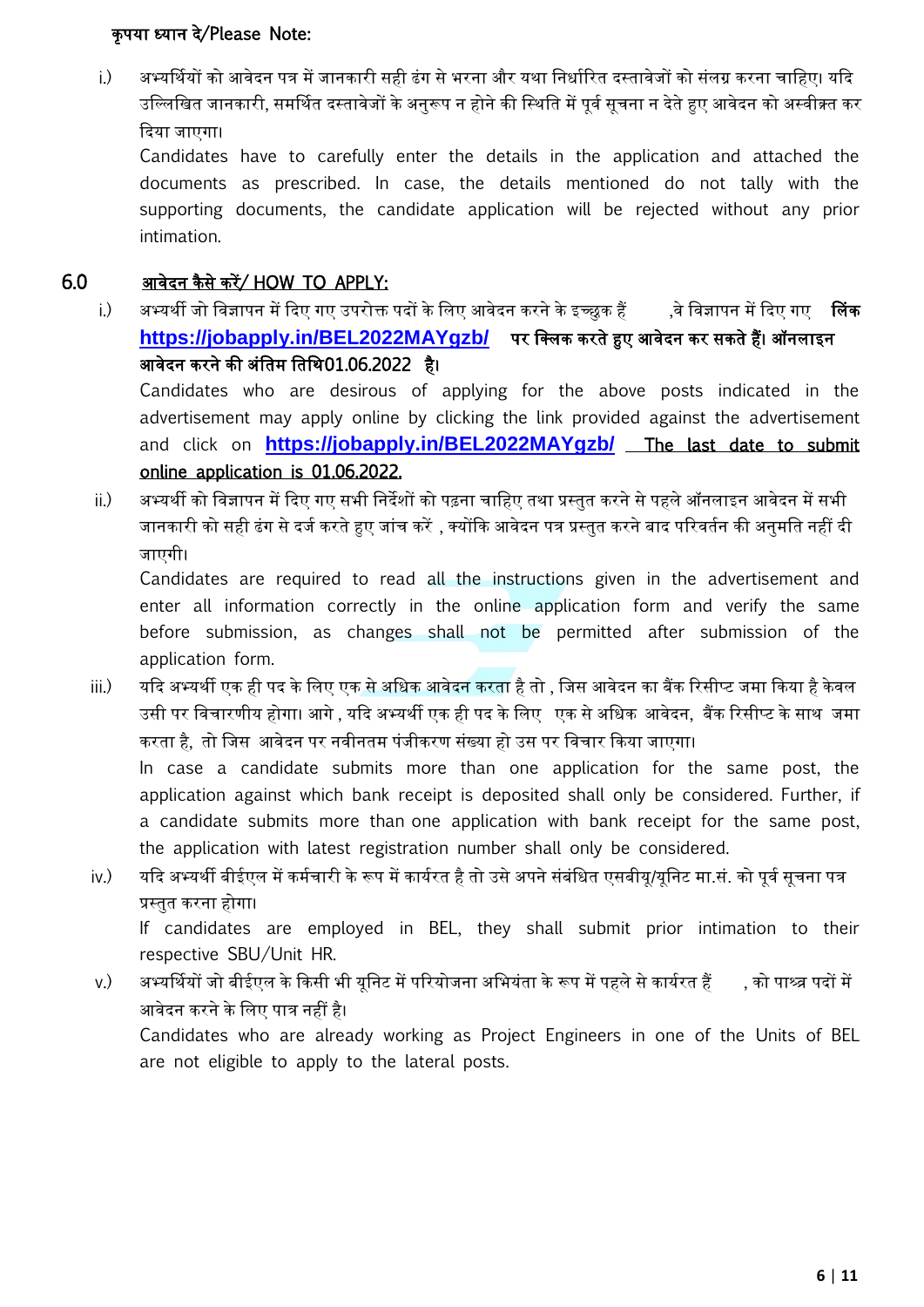## 7.0 आवेदन शुल्क/APPLICATION FEES:

| पद/Post            | आवेदन शुल्क/Application Fee | छूट/Exemption                                                                                                                                                                                                                      |  |  |
|--------------------|-----------------------------|------------------------------------------------------------------------------------------------------------------------------------------------------------------------------------------------------------------------------------|--|--|
| परियोजना अभियंता - |                             | अभ्यर्थी पीडबल्यूबीडी, एससी,एसटी वर्गो के है, को<br>आवेदन शुल्क से छूट है।<br>I/Project Engineer – Rs.400 + 18% GST= Rs 472   Candidates belonging to SC, ST &<br>PwBD categories are exempted from<br>payment of application fee. |  |  |

- i.) आवेदन शुल्क को एसबीआई कलेक्ट्ट द्वारा (ऑनलाइन माध्यम द्वारा) जमा करना होगा। अभ्यथी से अनुरोध है की भुगतान करने के नलए नववरण तथा स्क्रीनशॉट को पढ़े। The application fee should be remitted through SBI Collect (through online). Candidates are requested to read the details and screenshots for making the payment.
- ii.) सामान्य/ईडबल्यूएस/ओबीसी अभ्यर्मथयों को आवेदन में अन्य जानकारी भरने से पहले ऑनलाइन आवेदन प्रारूप में भुगतान करने के बाद प्राप्त "**एसबीआई कलेक्ट संदर्भ संख्या**" को दर्ज करना होगा। कृपया एसबीआई ऑनलाइन भुगतान के लिए निर्देश बीईएल की वेबसाइट पर दिए गए लिंक पर देखे। General/EWS/OBC candidates have to enter the "SBI Collect Reference No." generated after payment, in the Online Application Form before proceeding to fill the other details in the Application form. Please check the link given on BEL website regarding instructions for making SBI online payment.

iii.) अभ्यर्मथयों को आवेदन शुल्क जमा करने से पहले सभी ननदेशों और पात्रता मानदंडों को ध्यान से पढ़ना चानहए। आवेदन जमा होने पर भुगतान अप्रदेय होगा। Candidates may go through all instructions and eligibility criteria carefully before remitting Application Fee and submitting the application. Fee once paid will not be refunded.

### 8.0 भुगतान के नलए ननदेश/ INSTRUCTION FOR MAKING PAYMENT:

- i.) www.onlinesbi.com पर जायें और स्टेIट बैंक कलैक्ट्ट चुने। Go to www.onlinesbi.com and select State Bank Collect.
- ii.) ननयम व शते स्वीेेकार करें और प्रोसीड पर नक्ट्लक करें। Accept terms and conditions and click on proceed.
- iii.) कारपोरेशन/संस्था के राज्य को चुनें:-ऑल इंनडया Select state of Corporation/institution: - All India.
- iv.) कारपोरेशन/संस्था के प्रकार को चुनें:- पीएसयू- पनब्लक सेक्ट्टर अंडरटेककग और दबाएँ => गो Select type of Corporation/Institute: - PSU- Public Sector Undertaking and press=>Go.
- v.) पीएसय को चुनें- पब्लिक सेक्टर अंडरटेकिंग:- भारत इलेक्ट्रॉनिक्स लिमिटेड और सबमिट करें। Select PSU – Public Sector Undertaking: - Bharat Electronics Limited and press Submit.
- vi.) भुगतान का प्रकार चुने:- पररयोजना अनधकारी –I एनसीएस/गानजयाबाद यूननट Select payment category: - Project Engineer-I NCS/GHAZIABAD UNIT
- vii.) उपरोक्तक बताये अनुसार भगतान पूर्ण करे। Complete the payment as explained above.
- viii.) कृपया एसबीआई की संदर्भ सं. नोट करें और भविष्य के संदर्भ के लिए चालान की प्रति को सेव करें। Kindly note the SBI reference no. & save a copy of the challan slip for future reference.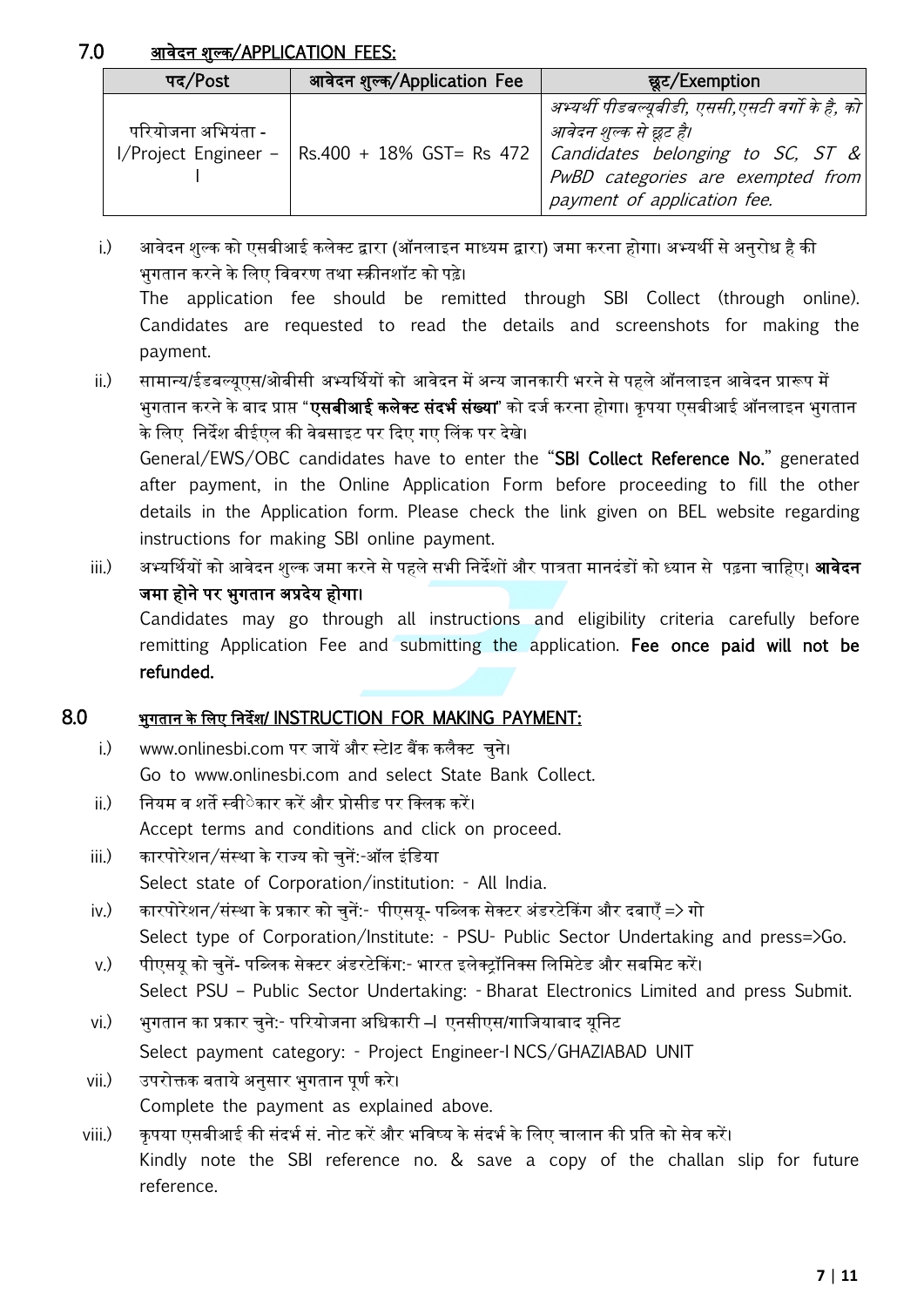## 9.0 ऑनलाइन आवेदन पत्र प्रस्तुत करने के साथ अभ्यर्मथयों द्वारा जमा ककए जाने वाले दस्तावेि /DOCUMENTS TO BE SUBMITTED BY CANDIDATES WHILE SUBMITTING ONLINE APPLICATION:

- <u>i.) स्कैन पासपोर्ट साइज़ का फोटो।</u> Scanned Passport size photo.
- ii.) जन्म तिथि के साक्ष्य के रूप में एसएसएलसी/एसएससी/आईएससी का अंक पत्र या अन्य वैध दस्तावेज़। SSLC/SSC/ISC marks card or any other valid documents as proof of date of birth.
- iii.) संगत शैनक्षत अहवता की अंनतम नडग्री/ अंनतम नडग्री का प्रमाण पत्र। Final degree/Provisional Degree certificate of relevant qualification.
- iv.) विश्वविद्धयालय /संस्थान/कॉलेज द्वारा जारी प्रतिशतता/श्रेणी के लिए सीजीपीए//डीजीपीए/ओजीपीए एवं अथवा वर्ण श्रेणी। दस्तावेज़ हेत साक्ष्य मानक। Proof of norms for CGPA/DGPA/OGPA or letter grade/document for percentage/class issued by University/Institution/College.
- v.) अनुसूचित जाति/ अनुसूचित जनजाति/ अन्य पिछड़ा वर्ग/ पीडबल्युबीडी/ ईडबल्युएस से संबंधित अभ्यर्थी के मामले में जाति/ जनजाति/ समुदाय/ विकलांगता/ आर्थिक स्थिति प्रमाण पत्र। उपरोक्त श्रेणियों में से किसी के तहत आरक्षण कादावा करने वाले उम्मीदवारों को निर्धारित प्रारूप में प्रमाण पत्र प्रस्तुत करना आवश्यक है। विभिन प्रमाण पत्रों के प्रारूप विज्ञापन के लिंक के रूप में दिए गए हैं। अन्य पिछड़ा वर्ग श्रेणी से संबंधित अभ्यर्थी को 18.05.2021 को या उसके बाद जारी ककए गए प्रमाण पत्र और ईडबल्यूएस प्रमाण पत्र 2021-22 के नलए जारी प्रमाण पत्र प्रस्तुत करना चानहए।

Caste/Tribe/Community/Disability/Economic status Certificate in case of candidates belonging to SC/ST/OBC/PwBD/EWS respectively. Candidates claiming reservation under any of the above categories are required to submit the certificate in the prescribed format. The formats of various certificates are provided as link to the advertisement. Candidates belonging to OBC category should produce the Certificate issued on or after 18.05.2021 and for EWS certificate issued for the year 2021-22.

- vi.) पूर्व वर्तमान नियोक्ता से अर्हतोत्तरकार्य अनुभव प्रमाण पत्र। Post qualification work experience certificates from previous/current employer.
- vii.) सरकारी/अर्धसरकारी और सार्वजनिक क्षेत्रों के तहत कार्यरत अभ्यर्थी को आवेदन पत्र के साथ अनिवार्य रूप से '**अनापत्ति** प्रमाण पत्र' प्रस्तुत करना चानहए।

Candidate employed on permanent/fixed term basis in

Govt. /Quasi Govt. and Public Sectors Undertaking should compulsorily submit the 'No Objection Certificate' along with the application.

viii.) सरकारी/अधवसरकारी और साववजननक क्षेत्रों के अधीन में अस्थायी आधार पर कायवरत अभ्यनथयों को ननयुनि पत्र और नवीनतम वेतन पर्ची प्रस्तत करना चाहिए।

Candidates employed on temporary basis in Govt./Quasi Govt. and Public Sector Undertaking should compulsorily submit Offer of Appointment and latest payslip.

## 10.0 सामान्य/GENERAL:

- i.) के वल भारतीय नागररक पदों के नलए आवेदन करें। Only Indian nationals can apply for the posts.
- ii.) चयन के समय वास्तनवक आवश्यकताओंके आधार पर ऊपर सूनचत पदों की संख्या में पररवतवन हो सकते हैं। जो आवेदन अपर्ण निर्धारित प्रारूप में नहीं है, आवश्यक संलग्नों के बिना है, को बिना कारण बताए सरसरी तौर पर निरस्त कर दिया जाएगा और इस संबंध में कोई पत्राचार नहीं ककया जाएगा।

The number of posts indicated above, may vary based on the actual requirement at the time of selection. Application data incomplete, not in prescribed format, without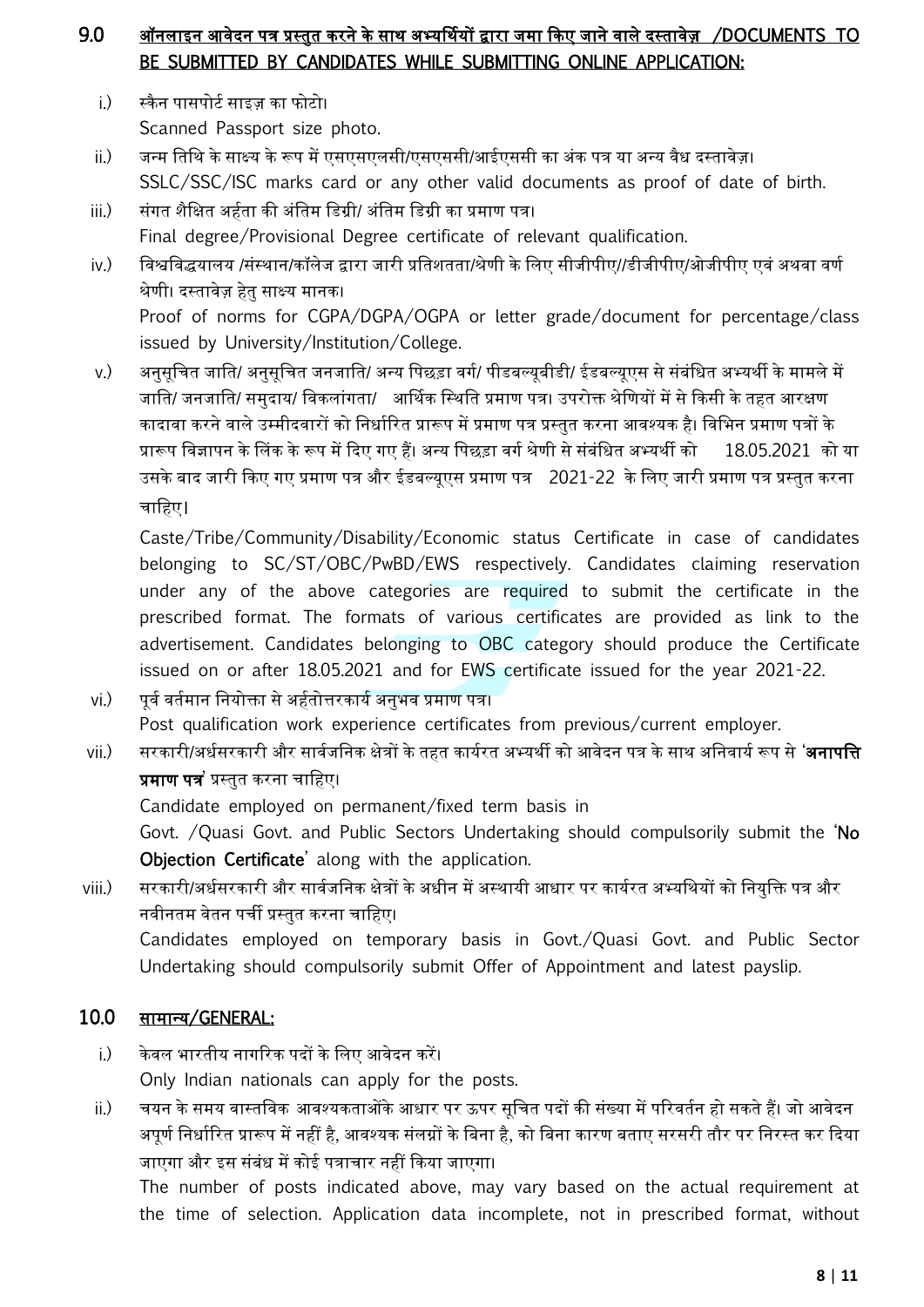the required enclosures will be summarily rejected without assigning any reason and no correspondence in this regard will be entertained.

- iii.) अभ्यर्थी को सूचित किया जाता है कि आवेदन प्रस्तुत करने से पहले चयन कार्यविधि तथा पात्रता मा पदंड कि जानकारी के नलए पूरे नवज्ञापन को ध्यान से पढ़ें। Candidates are advised to carefully read the full advertisement for details of eligibility criteria and selection modalities before submission of application.
- iv.) अभ्यथी को पररयोजना आवश्यकता के आधार पर देश भर में व्यापक यात्रा करने के नलए तैयार रहना चानहए। अभ्यथी को भारत में कहीं भी तैनाती की जा सकती है। अत: जो अभ्यर्थी पदों के लिए आवेदन करने के इच्छुक हैं , , उनको पररयोजना आवश्यकता के आधार पर देश भर में ककसी भी स्थान पर तैनाती के नलए तैयार रहना चानहए। The candidates should be willing to travel extensively across the country based on the project requirement. Candidates may be posted anywhere in India at any point of time. Hence, candidates who are desirous of applying for the posts should be willing to relocate based on the project requirement across India.
- v.) अभ्यथी का आवेदन , शुल्क भुगतान न जमा करने पर (एससी/एसटी/पीडबल्यूबीडी को छोड़कर) उनको नबना किसीसूचना दिए अस्वीकार कर दिया जाएगा। Application of the candidate without fee payment (Expect for SC/ST/PwBD) will be reject/cancelled without any prior intimation.
- vi.) आवेदन पत्र में प्रस्तुत सभी जानकारी को दस्तावेज़ स्त्यापन के समय या भर्ती प्रक्रिया के किसी भी स्तर में वास्तविक दस्तावेजों की जांच की जाएगी। यदि अभ्यर्थी द्वारा प्रस्तुत किसी भी दस्तावेज़/सूचना गलत पाई जाती है अथवा सही नहीं है या पात्रता मापदंड को पूरा नहीं करते हैं, तो, उनका/उनकी अभ्यथी भती और चयन प्रकक्रया के ककस भी स्तर में बिना किसी पर्व सचना अस्वीक्र्त/रद्द करने का बाध्य होंगे।

All information submitted in the application will be verified with the original documents at the time of document verification or at any stage of the recruitment process. If any documents/information provided by the candidate is found to be false or incorrect or Non-conformity with the eligibility criteria, then his/her candidature is liable to be rejected/cancelled at any stage of the recruitment and selection process without any prior intimation.

vii.) यदि अभ्यर्थी द्वारा दी गई कोई भी जानकारी विज्ञापन में उल्लेखित मानदंडों के अनुरूप नहीं है , भर्ती/पात्रता/चयन प्रकक्रया के ककसी भी स्तर में या ननयुनि होने के बाद अभ्यथवता को अस्वीक्र्त ककया जा सकता है। अभ्यथी की अभ्यथवता को किसी भी स्तर में , यदि बीईएल किसी साक्ष्य/संज्ञा में आता है जो आवेदन में सुचित अर्हता , अनुभव और किसी भी अन्य नववरण/ अन्य प्रारूप जो मान्यता प्राप्त नहीं है। गलत/गुमराह तथा/अथवा सूचना/ ब्योराओं को बीईएल के ध्यान में लाए बिना छुपाते हैं, को अस्वीकर्तिकरने के लिए उत्तरदायी होंगें।

Candidature is liable to be rejected at any stage of recruitment/eligibility/selection process or after joining, if any information provided by the candidate is not found in conformity with the criteria mentioned in the advertisement. The candidature is also liable for rejection at any stage if BEL comes across any evidence/knowledge that the qualification, experience and any other particulars indicated in the application/other forms/formats are not recognized/false misleading and/or amounts to suppression of information/particulars which should have been brought to the notice of BEL.

- viii.) ककसी भी अवस्था में चयन न ककए जाने पर ककसी भी अभ्यथी को अलग से सूचना नहीं दी जाएगी। There will be no separate communication to any candidates on their non-selection at any stage.
- ix.) केवल आवेदन करने से चयन प्रक्रिया में अभ्यर्थता पर विचार करने की पर्याप्त ज़िम्मेदारी नहीं है। More submission of application does not guarantee the adequacy of the candidature for being considered for the selection process.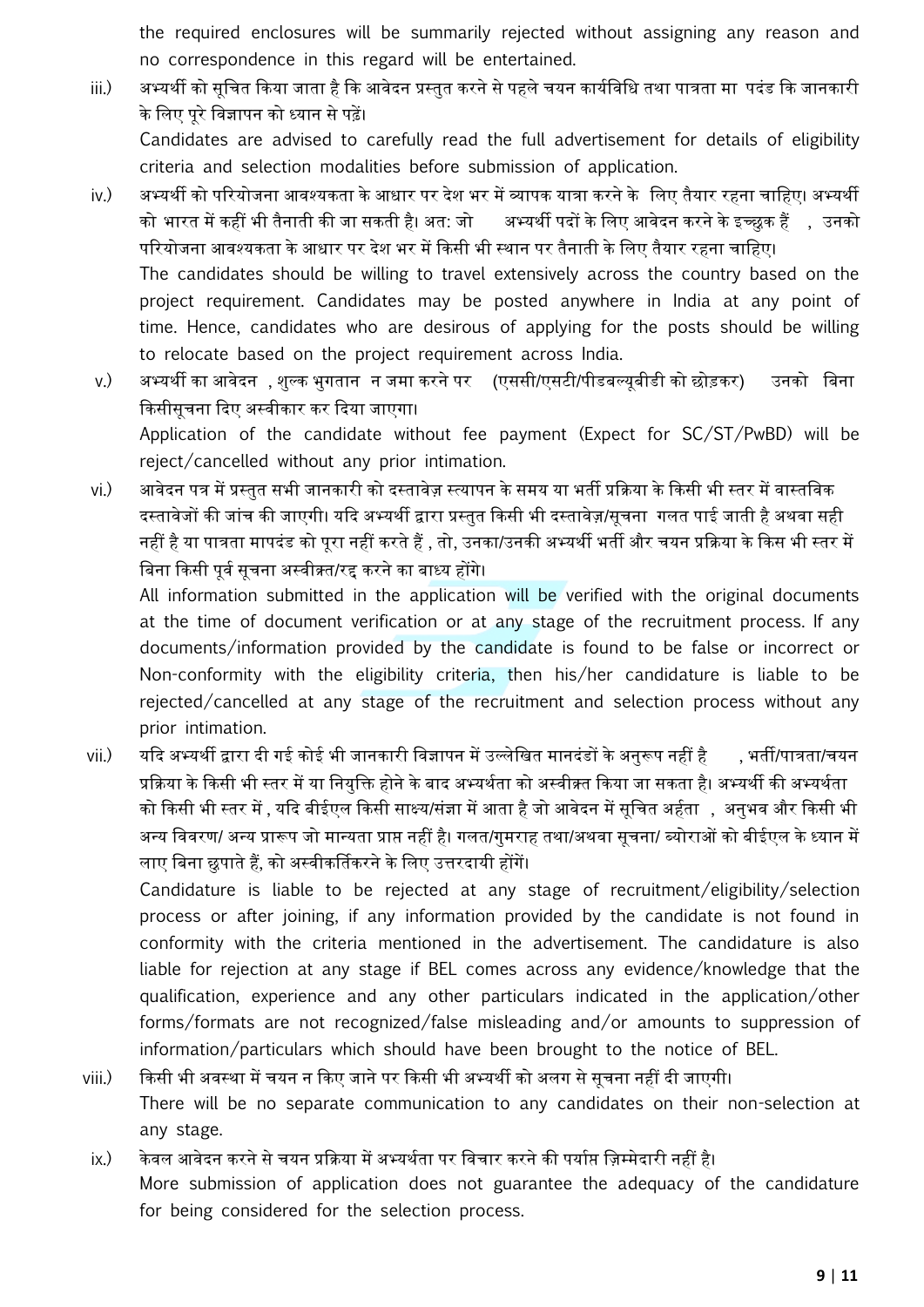- x.) अभ्यर्थी की पात्रता संबंधी सभी मामले में बीईएल का निर्णय , जिन चरणों में पात्रता की जांच की जानी है , योग्यता और पात्रता संबंधी मापदंड अंनतम और अभ्यथी पर बाध्यकारी होंगे। Decision of BEL in the all matters regarding eligibility of the candidate, the stages at which such scrutiny of eligibility is to be undertaken, qualification and other eligibility norms will be final and binding on the candidate.
- xi.) सरकारी निर्देशों के अनसार एससी/एसटी/ओबीसी/ईडब्ल्यएस से संबन्धित अभ्यर्थियों के लिए छूट और रियायत लागू होगी।

Relaxation and Concession will be applicable to the candidates belonging to SC/ST/OBC/PwBD as per the Government directives.

- xii.) आवेदक को स्वस्थ होना चाहिए। स्वास्थ्य मानक में किसी भी छूट की अनुमति नहीं होगी। चयनित अभ्यर्थी की नियुक्ति , कार्यग्रहण करते समय सिविल सर्जन/ सहायक सर्जन के पद से कम न हो , के चिकित्सा अधिकारी से जारी स्वस्थता प्रमाण पत्र प्रस्तुत करने के अधीन होगा। Application should have sound health. No relaxation in health standard is allowed. Appointment of selected candidates will be subject to submitting medical fitness certificate from a Medical Officer not below the rank of Civil Surgeon/ Assistant Surgeon at the time of joining.
- xiii.) चयननत अभ्यर्मथयों के पास कायवग्रहण करते समय नचककत्सा बीमा योजना के तहत नचककत्सा व्यानप्त के नलए रु. 2 लाख प्रति वर्ष की राशि तथा जीवन व्याप्ति के लिए रु.5 लाख बीमा कराने की आवश्यकता है। Selected candidates are required to be covered under Medical Insurance scheme for a sum of Rs. 2 lakhs per annum for medical cover and Rs. 5 lakhs for Life cover and submit the same at the time of joining.
- xiv.) बीईएल ककसी भी कारण से चयन प्रकक्रया के ककसी भी चरण में ककसी भी अभ्यथी को ननष्कानसत/ अयोग्य घोनषत करने का अधिकार सरक्षित रखता है।

BEL reserves the right to debar/disqualify any candidate at any stage of the selection process for any reason what so ever.

- xv.) प्रबंधन कोई सूचना जारी किए बिना या कोई कारण बताए बिना ्, आवश्यकता पड़ने पर भर्ती/ चयन प्रक्रिया को रद्द करने/निर्बंधित/विस्तार/संशोधित करने/बदलने का अधिकार सुरक्षित रखता है। Management reserves the right to increase or decrease the vacancies and also cancel/restrict/enlarge/modify/alter the recruitment/selection process, if need to so arises, without issuing any further notice or assigning any reason thereafter.
- xvi.) ककसी भी रूप में पक्ष-प्रचार करना अयोग्यता मानी जाएगी। Canvassing in any form will result in disqualification.

## 11.0 नवशेष रटटपणी/SPECIAL NOTE:

i.) भती कायवक्रम/ Schedule of Recruitment

| आवेदन शुरू करने की तिथि/ Start of applications                                                                                               | 18.05.2022               |
|----------------------------------------------------------------------------------------------------------------------------------------------|--------------------------|
| । फीस जमा करने की अंतिम तिथि        /   Last    date    of $\big  \begin{array}{l} \text{01.06.2022} \end{array}$<br>application fee payment |                          |
| साक्षात्कार/ Interview(वीडीओ आधारित/ Video-based)                                                                                            | बादमें सूचित किया जाएगा/ |
|                                                                                                                                              | To be intimated later    |

ii.) ऐसे आवेदन जो उपरोक्त मापदंड पूर्ण नहीं पाये जाते हैं, ऐसे आवेदनों को बिना कारण बताए निरस्त कर दिया जाएगा। इस संबंध में कोई पत्राचार स्वीकार्य नहीं होगा। यदि अभ्यर्थी निर्धारित पात्रता मानदंडों को परा नहीं करते तो उन्हें चयन की प्रक्रिया में किसी भी स्तर पर रोका जा सकता है। केवल लघसूची/ साक्षात्कार में उपस्थिति ही उन्हें पद के लिए दावेदार नहीं बनाती। किसी भी स्तर पर किसी भी प्रकार की सिफारिश का परिणाम अयोग्यता होगा। केवल भारतीय नागरिक ही आवेदन के पात्र हैं। यह ध्यान रहे की उपरोक्त पदों की संख्या चयन के समय वास्तविक आवश्यकता के आधार पर पररवर्मतत की जा सकती है।